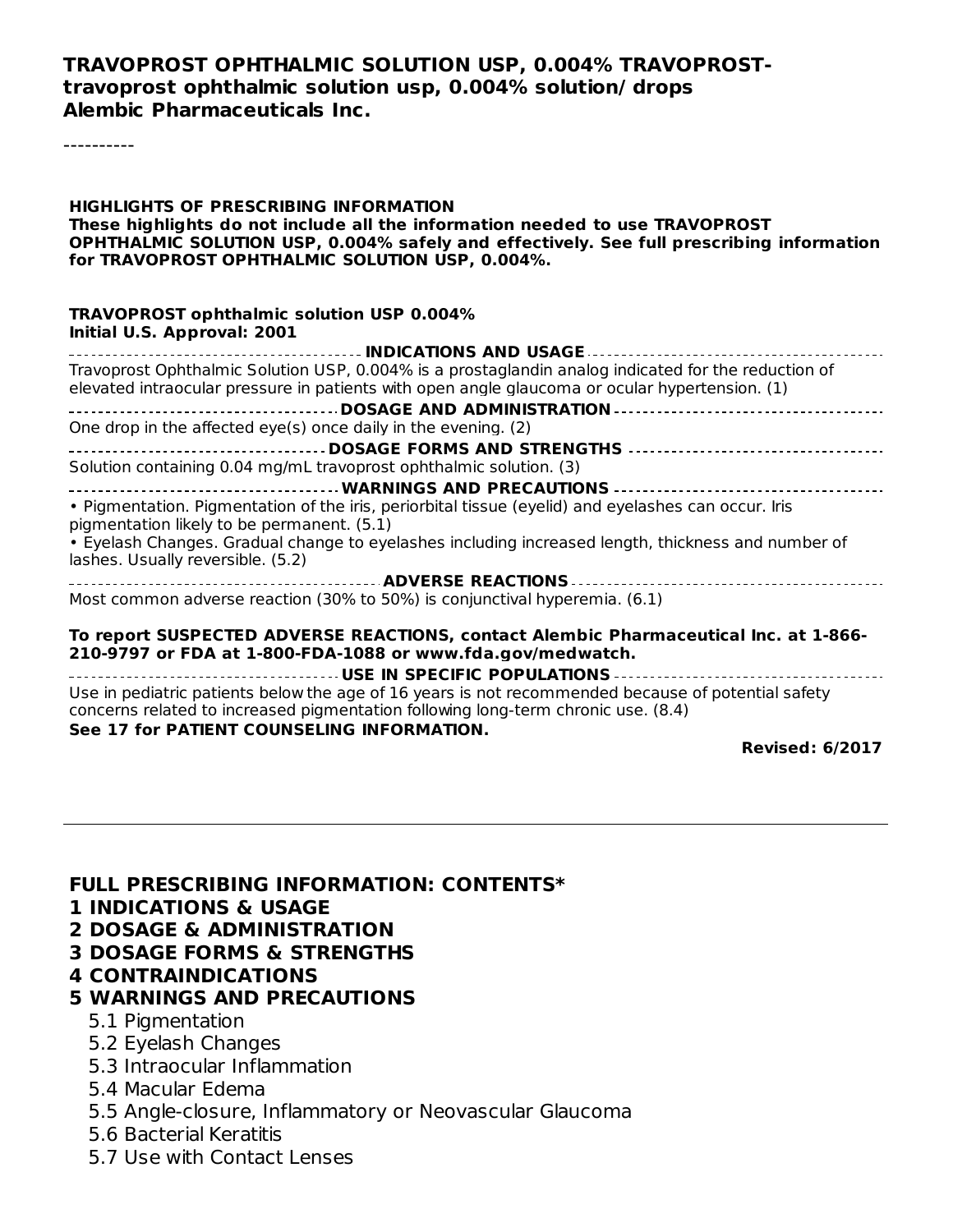#### **6 ADVERSE REACTIONS**

6.1 Clinical Studies Experience

#### **8 USE IN SPECIFIC POPULATIONS**

- 8.1 Pregnancy
- 8.3 Nursing Mothers
- 8.4 Pediatric Use
- 8.5 Geriatric Use
- 8.6 Hepatic and Renal Impairment

#### **11 DESCRIPTION**

#### **12 CLINICAL PHARMACOLOGY**

- 12.1 Mechanism of Action
- 12.3 Pharmacokinetics

#### **13 NONCLINICAL TOXICOLOGY**

13.1 Carcinogenesis & Mutagenesis & Impairment Of Fertility

#### **14 CLINICAL STUDIES**

#### **16 HOW SUPPLIED/STORAGE AND HANDLING**

#### **17 PATIENT COUNSELING INFORMATION**

- 17.1 Potential for Pigmentation
- 17.2 Potential for Eyelash Changes
- 17.3 Handling the Container
- 17.4 When to Seek Physician Advice
- 17.5 Use with Contact Lenses
- 17.6 Use with Other Ophthalmic Drugs

 $\ast$  Sections or subsections omitted from the full prescribing information are not listed.

## **FULL PRESCRIBING INFORMATION**

#### **1 INDICATIONS & USAGE**

Travoprost Ophthalmic Solution USP, 0.004% is indicated for the reduction of elevated intraocular pressure in patients with open angle glaucoma or ocular hypertension.

## **2 DOSAGE & ADMINISTRATION**

The recommended dosage is one drop in the affected eye(s) once daily in the evening. Travoprost Ophthalmic Solution USP, 0.004% should not be administered more than once daily since it has been shown that more frequent administration of prostaglandin analogs may decrease the intraocular pressure lowering effect.

Reduction of the intraocular pressure starts approximately 2 hours after the first administration with maximum effect reached after 12 hours.

Travoprost ophthalmic solution may be used concomitantly with other topical ophthalmic drug products to lower intraocular pressure. If more than one topical ophthalmic drug is being used, the drugs should be administered at least five (5) minutes apart.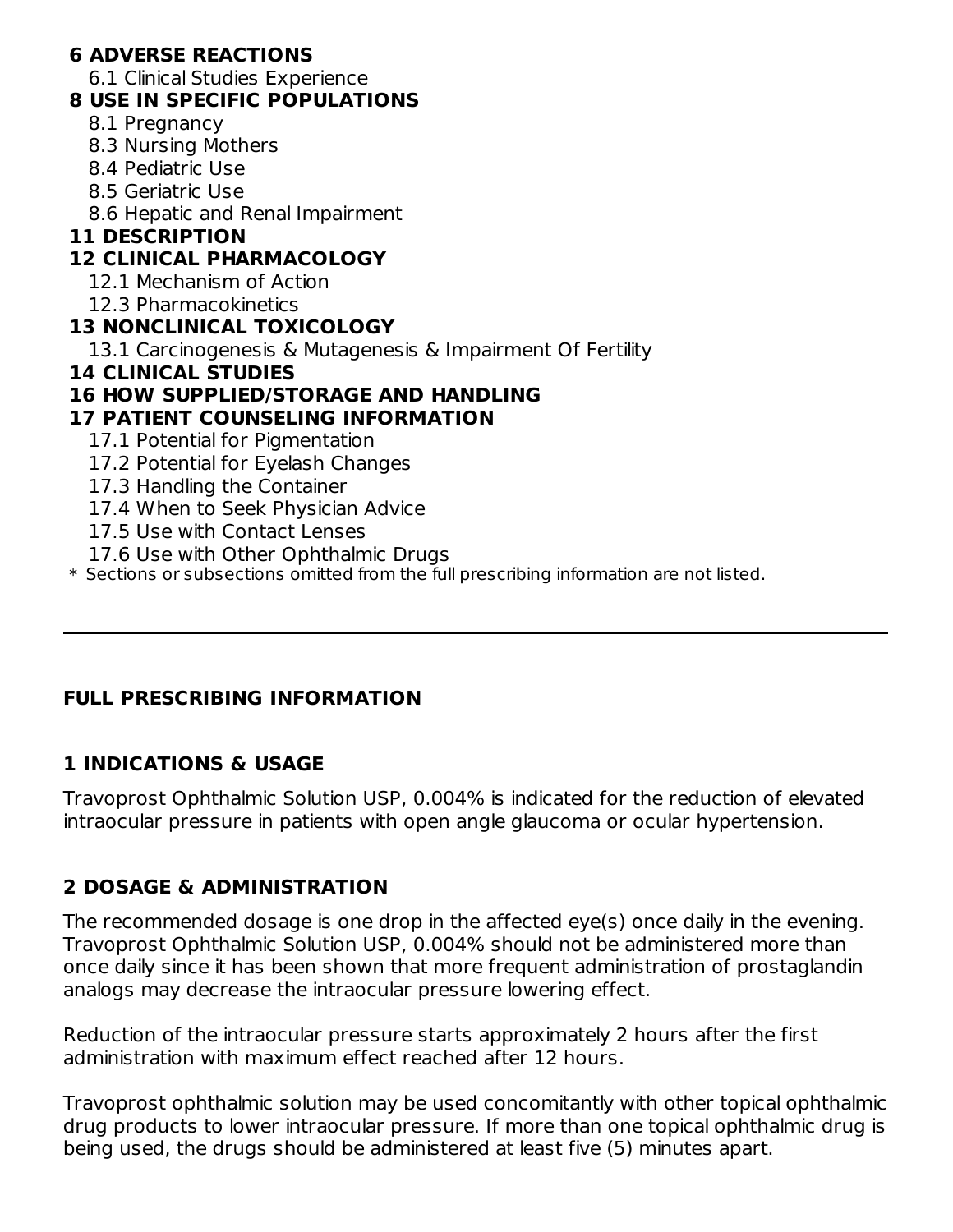# **3 DOSAGE FORMS & STRENGTHS**

Ophthalmic solution containing travoprost 0.04 mg/mL.

#### **4 CONTRAINDICATIONS**

None

#### **5 WARNINGS AND PRECAUTIONS**

#### **5.1 Pigmentation**

Travoprost ophthalmic solution has been reported to cause changes to pigmented tissues. The most frequently reported changes have been increased pigmentation of the iris, periorbital tissue (eyelid) and eyelashes. Pigmentation is expected to increase as long as travoprost is administered. The pigmentation change is due to increased melanin content in the melanocytes rather than to an increase in the number of melanocytes. After discontinuation of travoprost, pigmentation of the iris is likely to be permanent, while pigmentation of the periorbital tissue and eyelash changes have been reported to be reversible in some patients. Patients who receive treatment should be informed of the possibility of increased pigmentation. The long term effects of increased pigmentation are not known.

Iris color change may not be noticeable for several months to years. Typically, the brown pigmentation around the pupil spreads concentrically towards the periphery of the iris and the entire iris or parts of the iris become more brownish. Neither nevi nor freckles of the iris appear to be affected by treatment. While treatment with travoprost ophthalmic solution can be continued in patients who develop noticeably increased iris pigmentation, these patients should be examined regularly. (see PATIENT COUNSELING INFORMATION, 17.1).

#### **5.2 Eyelash Changes**

Travoprost ophthalmic solution may gradually change eyelashes and vellus hair in the treated eye. These changes include increased length, thickness, and number of lashes. Eyelash changes are usually reversible upon discontinuation of treatment.

#### **5.3 Intraocular Inflammation**

Travoprost ophthalmic solution should be used with caution in patients with active intraocular inflammation (e.g., uveitis) because the inflammation may be exacerbated.

## **5.4 Macular Edema**

Macular edema, including cystoid macular edema, has been reported during treatment with travoprost ophthalmic solution. Travoprost ophthalmic solution should be used with caution in aphakic patients, in pseudophakic patients with a torn posterior lens capsule, or in patients with known risk factors for macular edema.

## **5.5 Angle-closure, Inflammatory or Neovascular Glaucoma**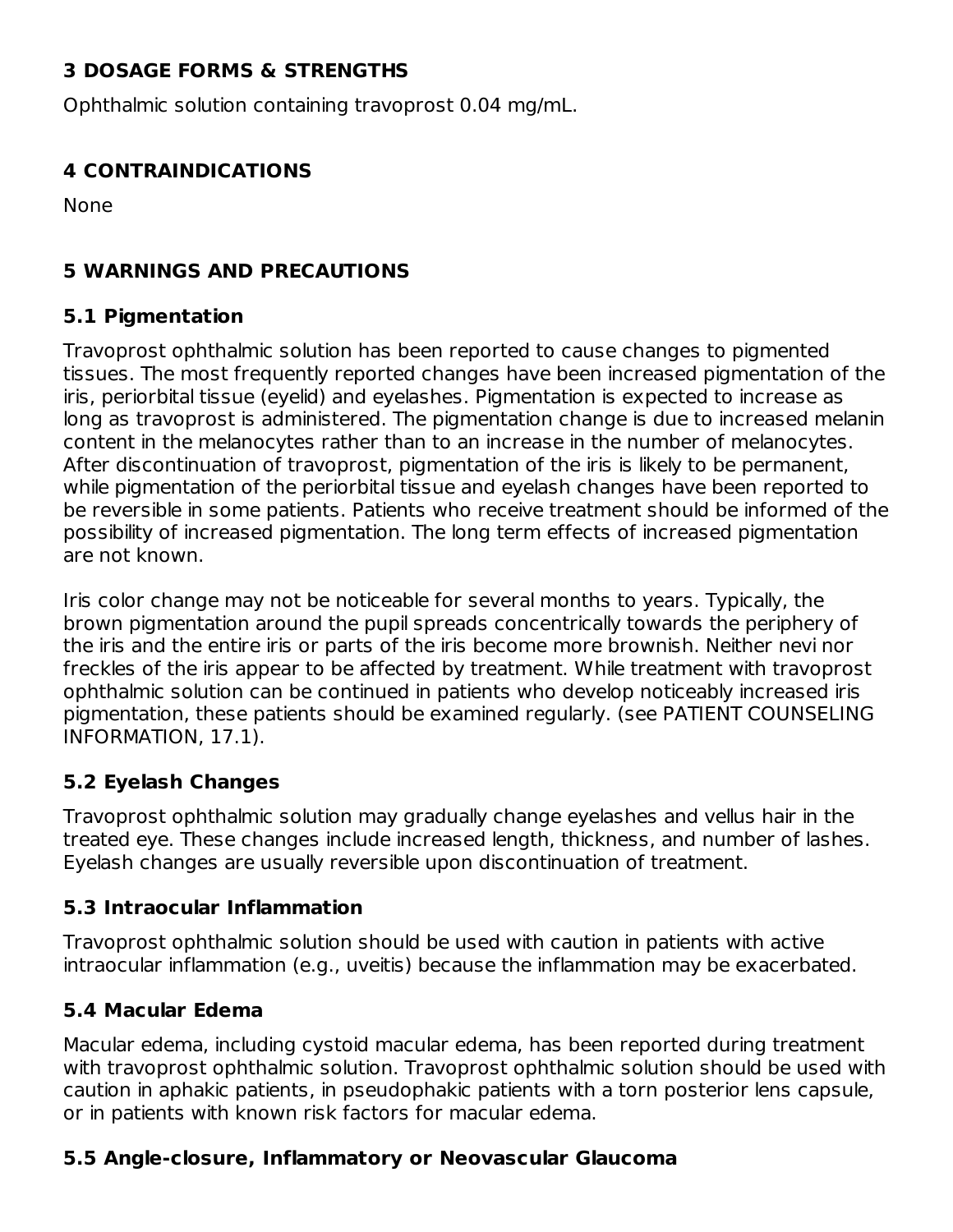Travoprost ophthalmic solution has not been evaluated for the treatment of angleclosure, inflammatory or neovascular glaucoma.

## **5.6 Bacterial Keratitis**

There have been reports of bacterial keratitis associated with the use of multiple-dose containers of topical ophthalmic products. These containers had been inadvertently contaminated by patients who, in most cases, had a concurrent corneal disease or a disruption of the ocular epithelial surface (see PATIENT COUNSELING INFORMATION, 17.3).

# **5.7 Use with Contact Lenses**

Contact lenses should be removed prior to instillation of travoprost ophthalmic solution and may be reinserted 15 minutes following its administration.

# **6 ADVERSE REACTIONS**

# **6.1 Clinical Studies Experience**

Because clinical studies are conducted under widely varying conditions, adverse reaction rates observed in the clinical studies of a drug cannot be directly compared to rates in the clinical studies of another drug and may not reflect the rates observed in practice.

The most common adverse reaction observed in controlled clinical studies with travoprost ophthalmic solution 0.004% was ocular hyperemia which was reported in 30 to 50% of patients. Up to 3% of patients discontinued therapy due to conjunctival hyperemia. Ocular adverse reactions reported at an incidence of 5 to 10% in these clinical studies included decreased visual acuity, eye discomfort, foreign body sensation, pain and pruritus.

Ocular adverse reactions reported at an incidence of 1 to 4% in clinical studies with travoprost ophthalmic solution 0.004% included abnormal vision, blepharitis, blurred vision, cataract, conjunctivitis, corneal staining, dry eye, iris discoloration, keratitis, lid margin crusting, ocular inflammation, photophobia, subconjunctival hemorrhage and tearing.

Nonocular adverse reactions reported at an incidence of 1 to 5% in these clinical studies were allergy, angina pectoris, anxiety, arthritis, back pain, bradycardia, bronchitis, chest pain, cold/flu syndrome, depression, dyspepsia, gastrointestinal disorder, headache, hypercholesterolemia, hypertension, hypotension, infection, pain, prostate disorder, sinusitis, urinary incontinence and urinary tract infections.

In post-marketing use with prostaglandin analogs, periorbital and lid changes including deepening of the eyelid sulcus have been observed.

# **8 USE IN SPECIFIC POPULATIONS**

#### **8.1 Pregnancy**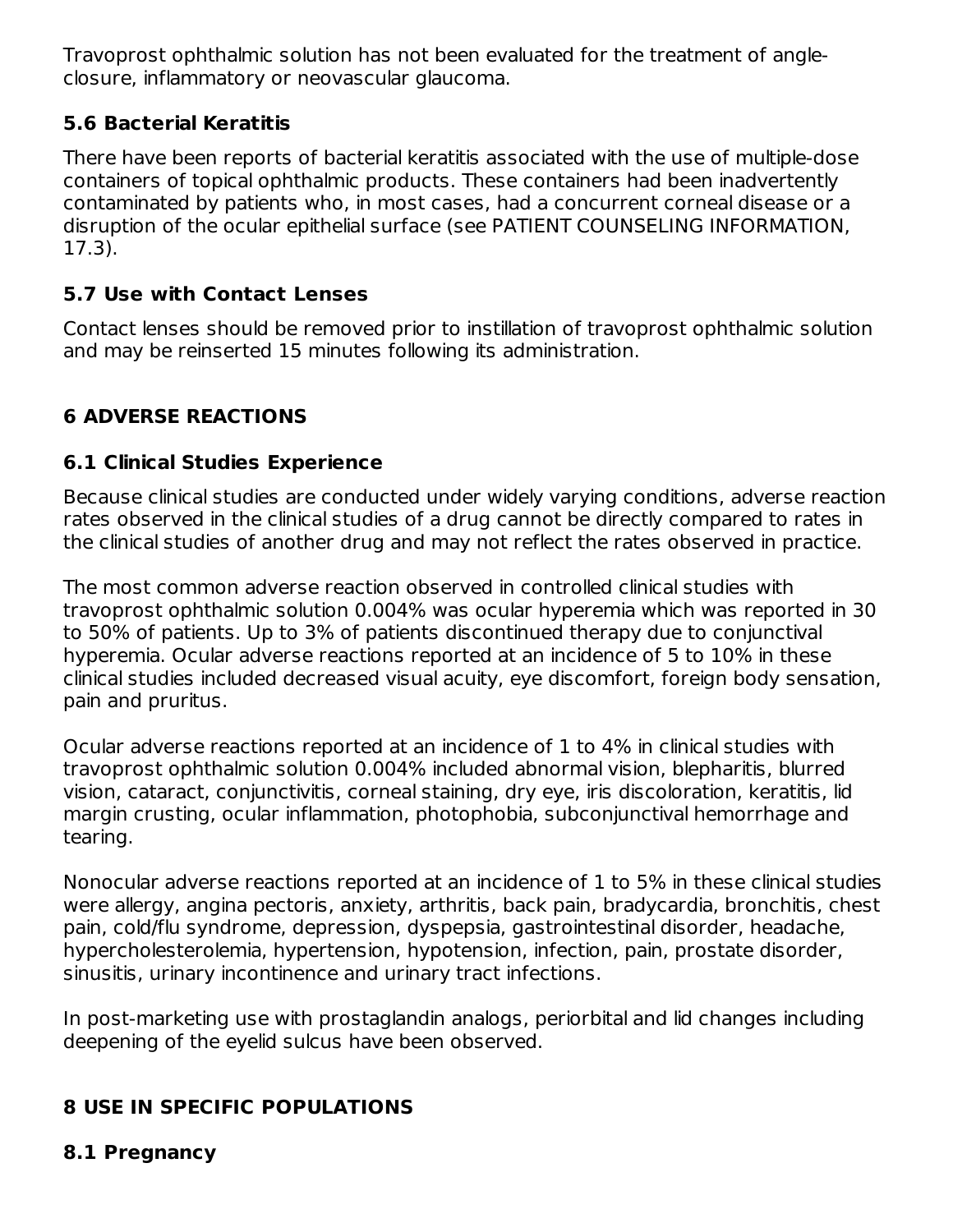Pregnancy Category C

Teratogenic effects: Travoprost was teratogenic in rats, at an intravenous (IV) dose up to 10 mcg/kg/day (250 times the maximal recommended human ocular dose (MRHOD), evidenced by an increase in the incidence of skeletal malformations as well as external and visceral malformations, such as fused sternebrae, domed head and hydrocephaly. Travoprost was not teratogenic in rats at IV doses up to 3 mcg/kg/day (75 times the MRHOD), or in mice at subcutaneous doses up to 1 mcg/kg/day (25 times the MRHOD). Travoprost produced an increase in post-implantation losses and a decrease in fetal viability in rats at IV doses >3 mcg/kg/day (75 times the MRHOD) and in mice at subcutaneous doses >0.3 mcg/kg/day (7.5 times the MRHOD).

In the offspring of female rats that received travoprost subcutaneously from Day 7 of pregnancy to lactation Day 21 at doses of  $\geq$ 0.12 mcg/kg/day (3 times the MRHOD), the incidence of postnatal mortality was increased, and neonatal body weight gain was decreased. Neonatal development was also affected, evidenced by delayed eye opening, pinna detachment and preputial separation, and by decreased motor activity.

There are no adequate and well-controlled studies of travoprost ophthalmic solution 0.004% administration in pregnant women. Because animal reproductive studies are not always predictive of human response, travoprost ophthalmic solution should be administered during pregnancy only if the potential benefit justifies the potential risk to the fetus.

## **8.3 Nursing Mothers**

A study in lactating rats demonstrated that radiolabeled travoprost and/or its metabolites were excreted in milk. It is not known whether this drug or its metabolites are excreted in human milk. Because many drugs are excreted in human milk, caution should be exercised when travoprost ophthalmic solution is administered to a nursing woman.

## **8.4 Pediatric Use**

Use in pediatric patients below the age of 16 years is not recommended because of potential safety concerns related to increased pigmentation following long-term chronic use.

## **8.5 Geriatric Use**

No overall differences in safety or effectiveness have been observed between elderly and other adult patients.

## **8.6 Hepatic and Renal Impairment**

Travoprost ophthalmic solution has been studied in patients with hepatic impairment and also in patients with renal impairment. No clinically relevant changes in hematology, blood chemistry, or urinalysis laboratory data were observed in these patients.

# **11 DESCRIPTION**

Travoprost is a synthetic prostaglandin F analogue. Its chemical name is [1R-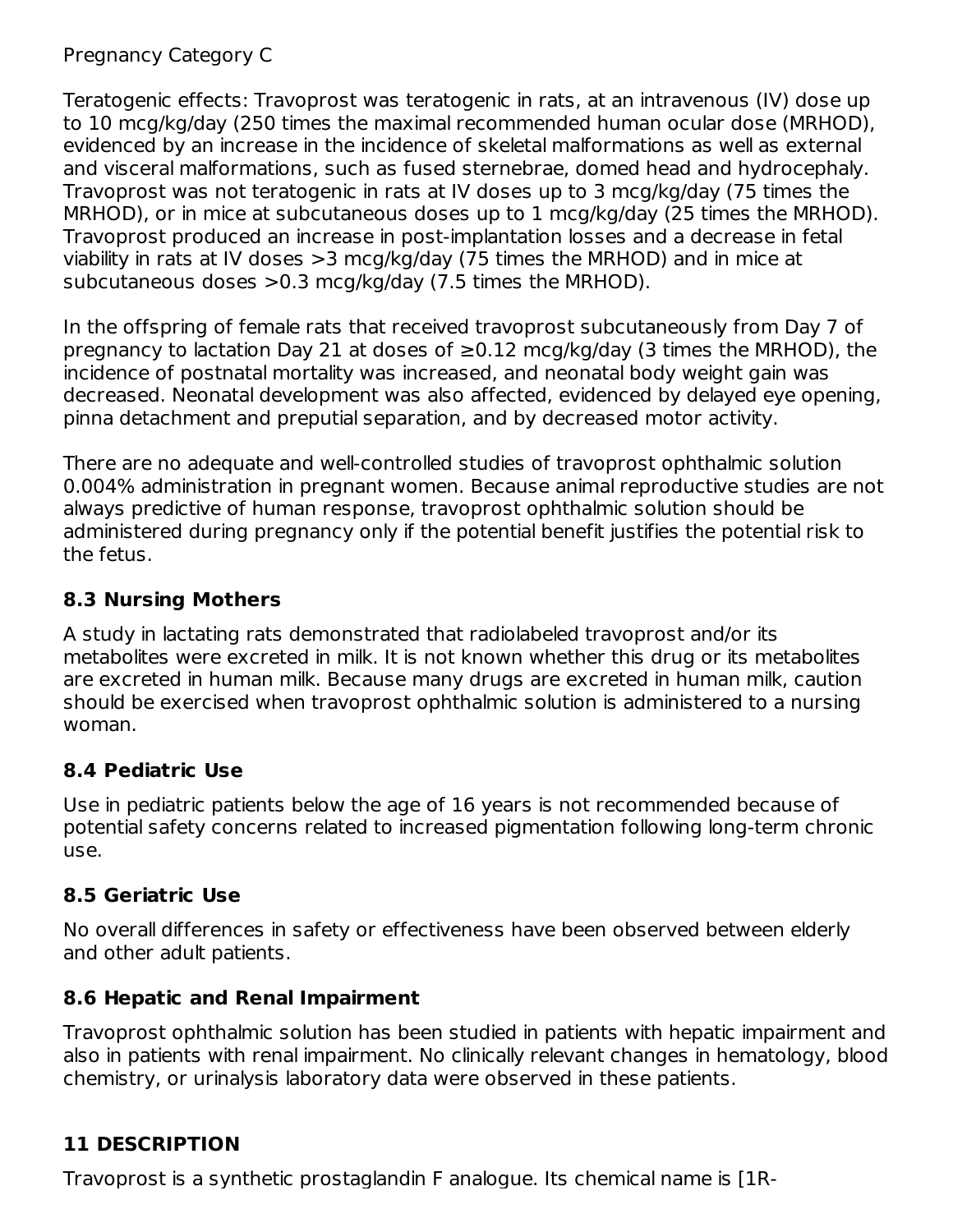#### Travoprost is a synthetic prostaglandin F analogue. Its chemical name is [1R- [1α(Z),2β(1E,3R\*),3α,5α]]-7-[3,5Dihydroxy-2-[3-hydroxy-4-

[3(trifluoromethyl)phenoxy]-1-butenyl]cyclopentyl]-5heptenoic acid, 1-methylethylester. It has a molecular formula of C<sub>26</sub>H<sub>35</sub>F<sub>3</sub>O<sub>6</sub> and a molecular weight of 500.55. The chemical structure of travoprost is:



Travoprost is a clear, colorless and viscous oil that is very soluble in acetonitrile, methanol, octanol, and chloroform. It is practically insoluble in water.

Travoprost Ophthalmic Solution 0.004% is supplied as sterile, buffered aqueous solution of travoprost with a pH of approximately 6.0 and an osmolality of approximately 290 mOsmol/kg.

Travoprost ophthalmic solution contains Active: travoprost 0.04 mg/mL; Preservative: benzalkonium chloride 0.015% w/v; Inactives: polyoxyl 40 hydrogenated castor oil, tromethamine, boric acid, mannitol, edetate disodium, sodium hydroxide and/or hydrochloric acid (to adjust pH)and water for injection.

# **12 CLINICAL PHARMACOLOGY**

# **12.1 Mechanism of Action**

Travoprost free acid, a prostaglandin analog is a selective FP prostanoid receptor agonist which is believed to reduce intraocular pressure by increasing uveoscleral outflow. The exact mechanism of action is unknown at this time.

# **12.3 Pharmacokinetics**

Travoprost is absorbed through the cornea and is hydrolyzed to the active free acid. Data from four multiple dose pharmacokinetic studies (totaling 107 subjects) have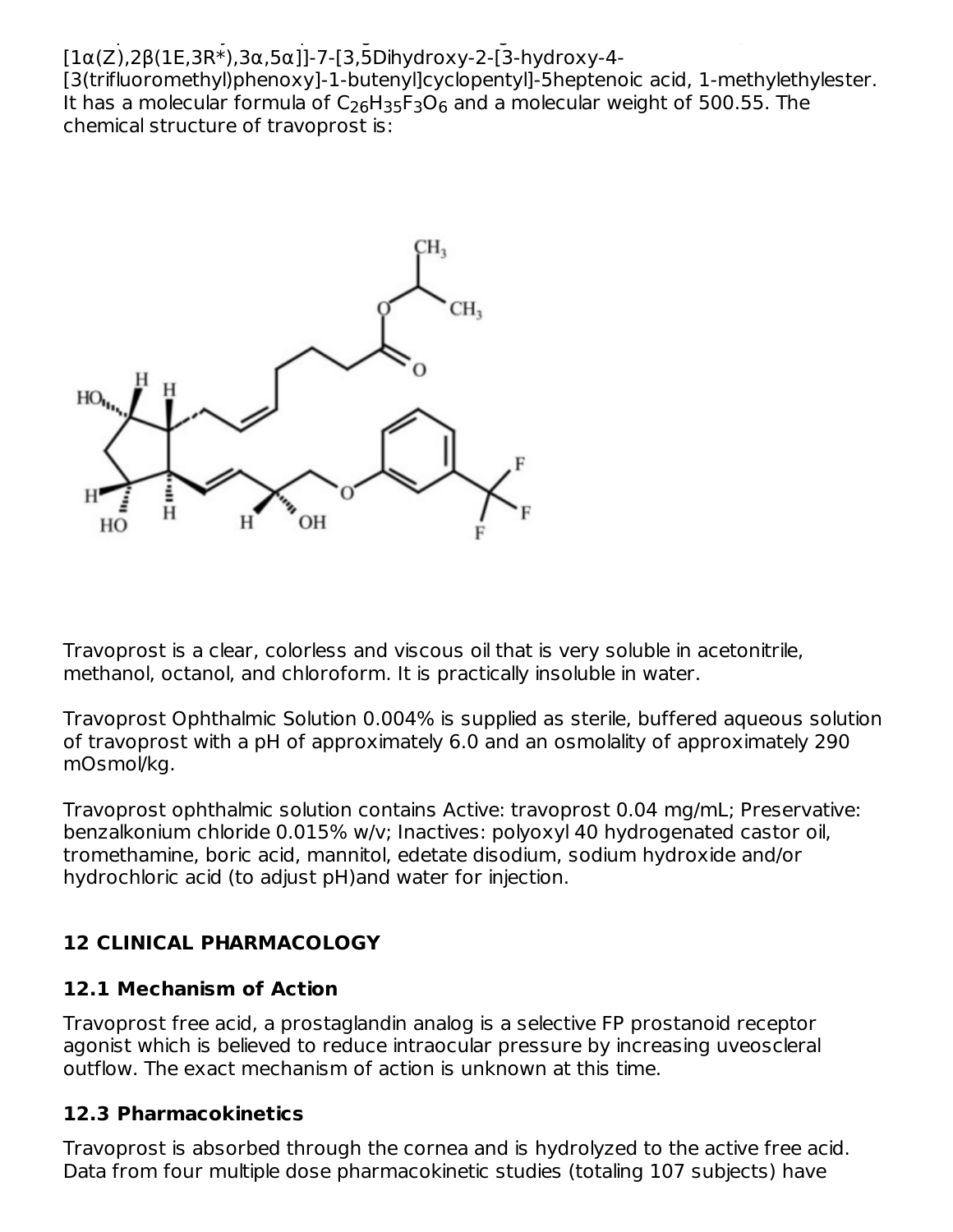shown that plasma concentrations of the free acid are below 0.01 ng/mL (the quantitation limit of the assay) in two-thirds of the subjects. In those individuals with quantifiable plasma concentrations (N=38), the mean plasma C $_{\sf max}$  was 0.018  $\pm$  0.007 ng/mL (ranged 0.01 to 0.052 ng/mL) and was reached within 30 minutes. From these studies, travoprost is estimated to have a plasma half-life of 45 minutes. There was no difference in plasma concentrations between Days 1 and 7, indicating steady-state was reached early and that there was no significant accumulation.

Travoprost, an isopropyl ester prodrug, is hydrolyzed by esterases in the cornea to its biologically active free acid. Systemically, travoprost free acid is metabolized to inactive metabolites via betaoxidation of the  $\alpha$ (carboxylic acid) chain to give the 1,2-dinor and 1,2,3,4-tetranor analogs, via oxidation of the 15-hydroxyl moiety, as well as via reduction of the 13,14 double bond.

The elimination of travoprost free acid from plasma was rapid and levels were generally below the limit of quantification within one hour after dosing. The terminal elimination half-life of travoprost free acid was estimated from fourteen subjects and ranged from 17 minutes to 86 minutes with the mean halflife of 45 minutes. Less than 2% of the topical ocular dose of travoprost was excreted in the urine within 4 hours as the travoprost free acid.

# **13 NONCLINICAL TOXICOLOGY**

# **13.1 Carcinogenesis & Mutagenesis & Impairment Of Fertility**

Two-year carcinogenicity studies in mice and rats at subcutaneous doses of 10, 30, or 100 mcg/kg/day did not show any evidence of carcinogenic potential. However, at 100 mcg/kg/day, male rats were only treated for 82 weeks, and the maximum tolerated dose (MTD) was not reached in the mouse study. The high dose (100 mcg/kg) corresponds to exposure levels over 400 times the human exposure at the maximum recommended human ocular dose (MRHOD) of 0.04 mcg/kg, based on plasma active drug levels.

Travoprost was not mutagenic in the Ames test, mouse micronucleus test or rat chromosome aberration assay. A slight increase in the mutant frequency was observed in one of two mouse lymphoma assays in the presence of rat S-9 activation enzymes.

Travoprost did not affect mating or fertility indices in male or female rats at subcutaneous doses up to 10 mcg/kg/day [250 times the maximum recommended human ocular dose of 0.04 mcg/kg/day on a mcg/kg basis (MRHOD)]. At 10 mcg/kg/day, the mean number of corpora lutea was reduced, and the post-implantation losses were increased. These effects were not observed at 3 mcg/kg/day (75 times the MRHOD).

# **14 CLINICAL STUDIES**

In clinical studies, patients with open-angle glaucoma or ocular hypertension and baseline pressure of 25 to 27 mm Hg who were treated with travoprost ophthalmic solution 0.004% dosed once-daily in the evening demonstrated 7 to 8 mm Hg reductions in intraocular pressure. In subgroup analyses of these studies, mean IOP reduction in black patients was up to 1.8 mm Hg greater than in non-black patients. It is not known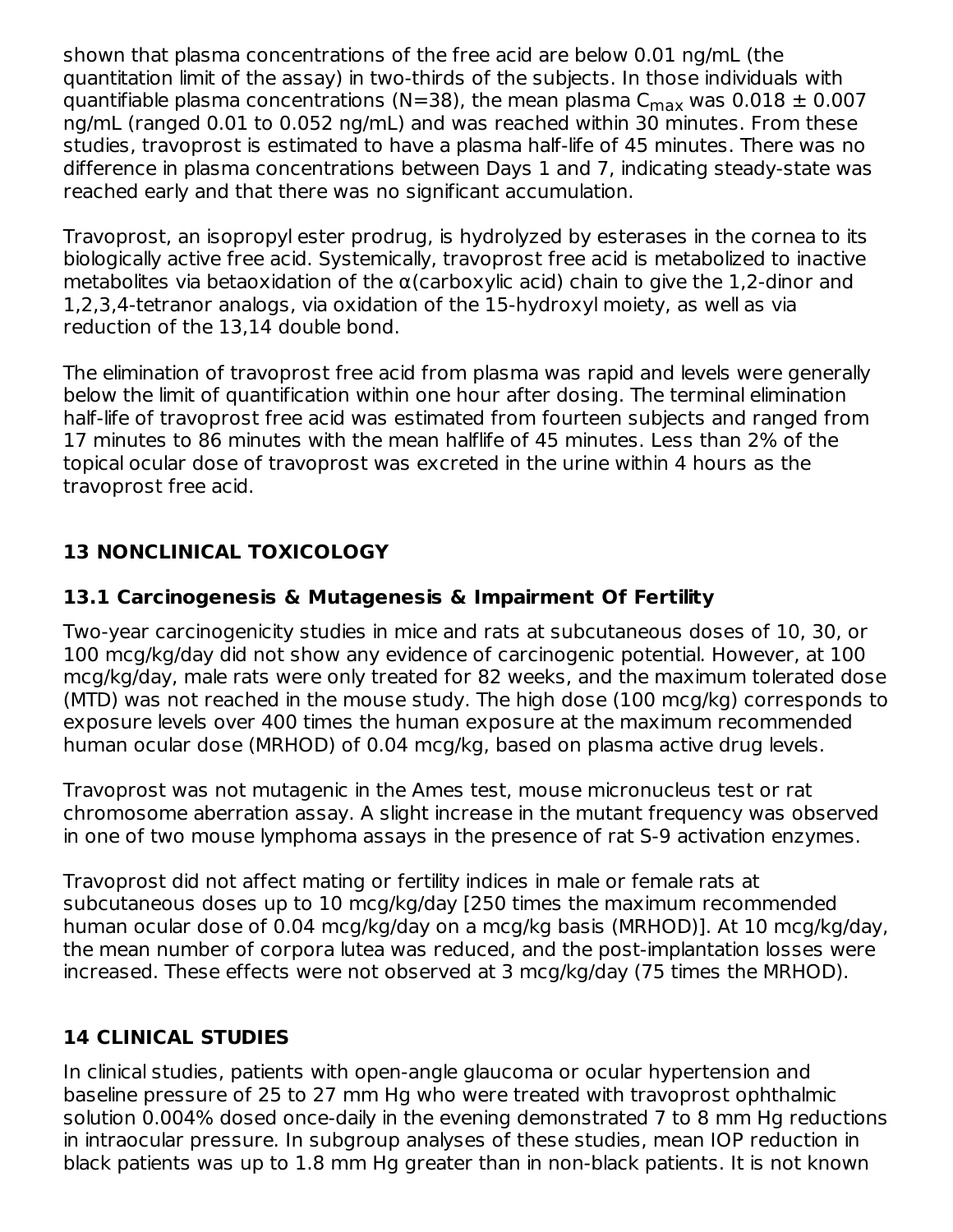at this time whether this difference is attributed to race or to heavily pigmented irides.

In a multi-center, randomized, controlled trial, patients with mean baseline intraocular pressure of 24 to 26 mm Hg on TIMOPTIC\* 0.5% BID who were treated with travoprost ophthalmic solution 0.004% dosed QD adjunctively to TIMOPTIC\* 0.5% BID demonstrated 6 to 7 mm Hg reductions in intraocular pressure.

## **16 HOW SUPPLIED/STORAGE AND HANDLING**

Travoprost Ophthalmic Solution 0.004% is a sterile, isotonic, buffered, preserved, aqueous solution of travoprost (0.04 mg/mL).

Travoprost ophthalmic solution is supplied as a 2.5 mL and a 5 mL solution in a 5 mL screw neck bottle made with natural polypropylene, nozzle made with low density polyethylene and turquoise color screw cap made with high density polyethylene. Tamper evidence is provided with a tamper evident ring around the closure and neck area of the package.

2.5 mL fill NDC 62332-510-25 5 mL fill NDC 62332-510-05

#### **Storage**

Store at  $2^{\circ}$  to  $25^{\circ}$ C (36<sup>°</sup> to 77<sup>°</sup>F).

# **17 PATIENT COUNSELING INFORMATION**

## **17.1 Potential for Pigmentation**

Patients should be advised about the potential for increased brown pigmentation of the iris, which may be permanent. Patients should also be informed about the possibility of eyelid skin darkening, which may be reversible after discontinuation of travoprost ophthalmic solution 0.004%.

## **17.2 Potential for Eyelash Changes**

Patients should also be informed of the possibility of eyelash and vellus hair changes in the treated eye during treatment with travoprost ophthalmic solution. These changes may result in a disparity between eyes in length, thickness, pigmentation, number of eyelashes or vellus hairs, and/or direction of eyelash growth. Eyelash changes are usually reversible upon discontinuation of treatment.

## **17.3 Handling the Container**

Patients should be instructed to avoid allowing the tip of the dispensing container to contact the eye, surrounding structures, fingers, or any other surface in order to avoid contamination of the solution by common bacteria known to cause ocular infections. Serious damage to the eye and subsequent loss of vision may result from using contaminated solutions.

## **17.4 When to Seek Physician Advice**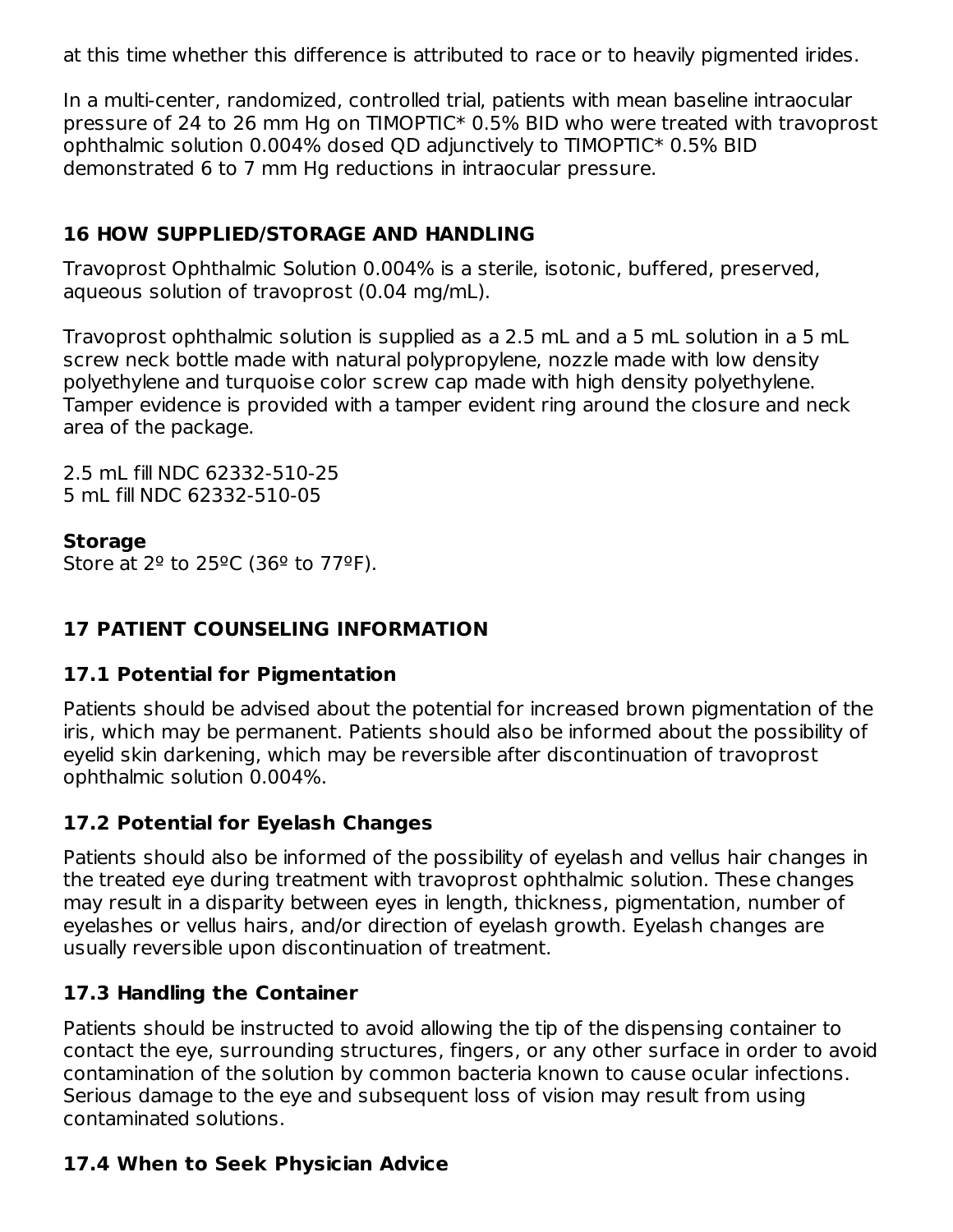Patients should also be advised that if they develop an intercurrent ocular condition (e.g., trauma or infection), have ocular surgery, or develop any ocular reactions, particularly conjunctivitis and eyelid reactions, they should immediately seek their physician's advice concerning the continued use of travoprost ophthalmic solution.

## **17.5 Use with Contact Lenses**

Patients should be advised that travoprost ophthalmic solution contains benzalkonium chloride, which may be absorbed by soft contact lenses. Contact lenses should be removed prior to instillation of travoprost ophthalmic solution and may be reinserted 15 minutes following its administration.

# **17.6 Use with Other Ophthalmic Drugs**

If more than one topical ophthalmic drug is being used, the drugs should be administered at least five (5) minutes between applications.

\* TIMOPTIC is the registered trademark of Merck & Co., Inc.

# **PACKAGE LABEL.PRINCIPAL DISPLAY PANEL**

## **PRINCIPAL DISPLAY PANEL – Travoprost Ophthalmic Solution USP 0.004%, 2.5 mL Fill Container**



# **PRINCIPAL DISPLAY PANEL – Travoprost Ophthalmic Solution USP 0.004%, 2.5 mL Fill Carton**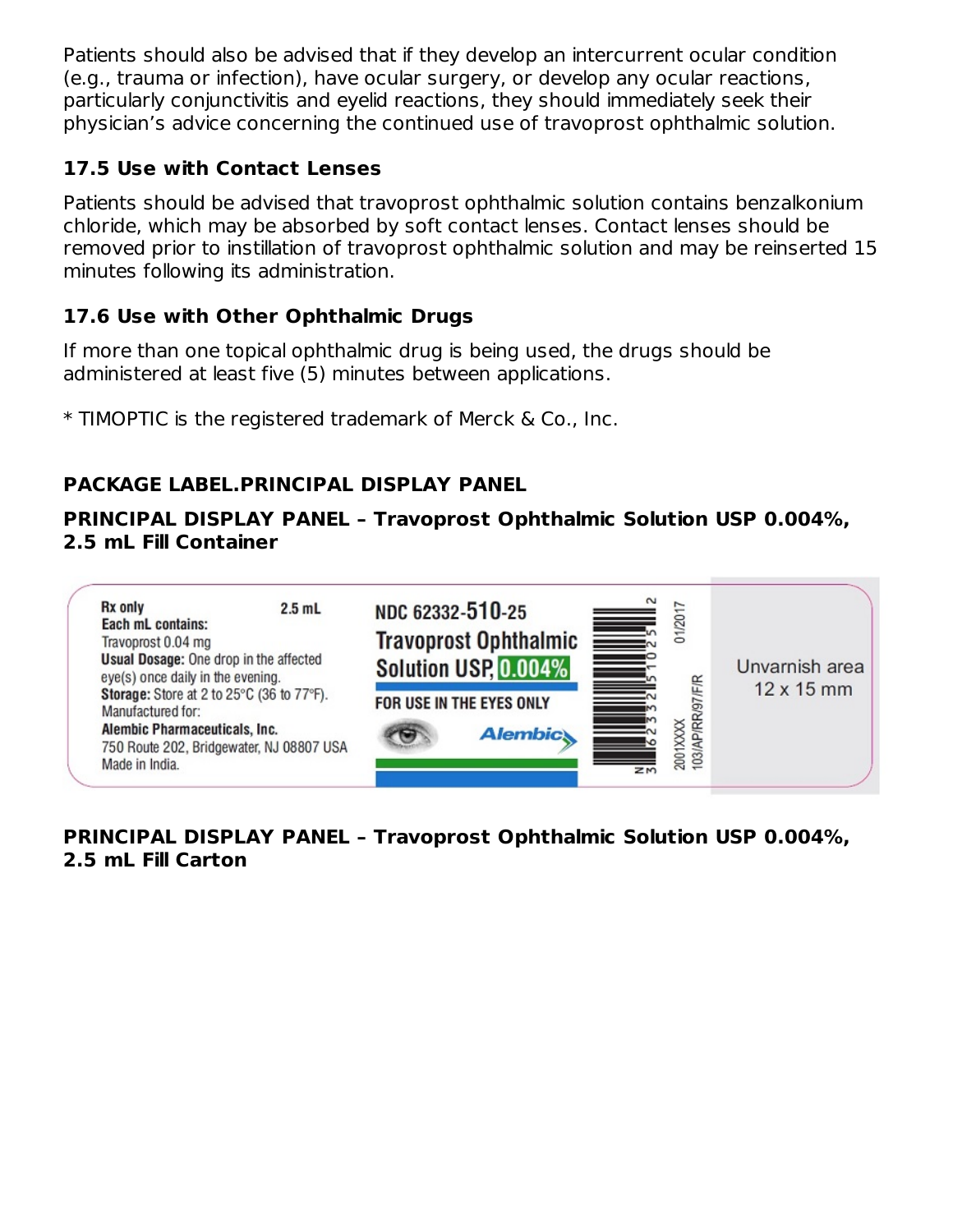

#### **PRINCIPAL DISPLAY PANEL – Travoprost Ophthalmic Solution USP 0.004%, 5.0 mL Fill Container**



**PRINCIPAL DISPLAY PANEL – Travoprost Ophthalmic Solution USP 0.004%,**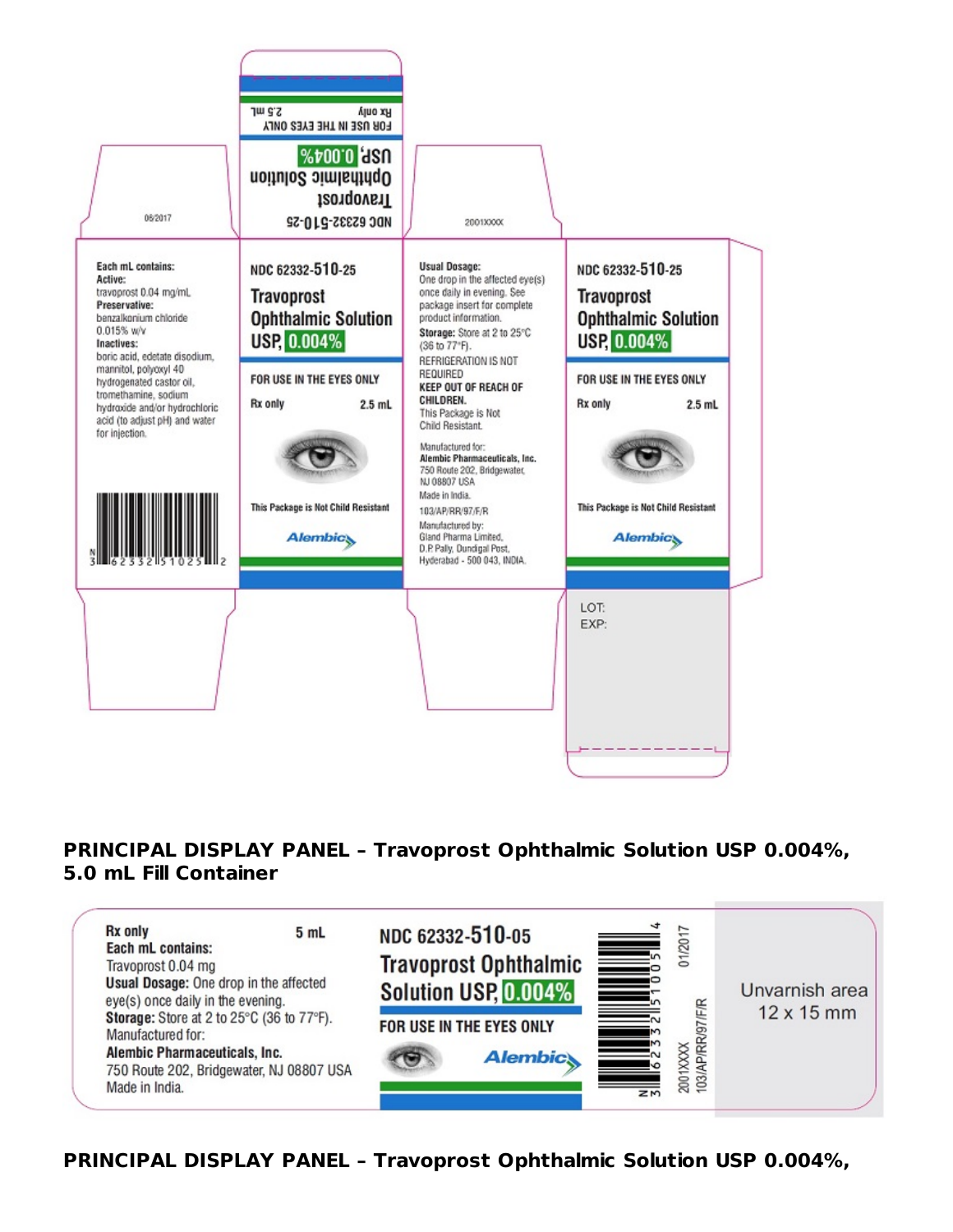#### **5.0 mL Fill Carton**



| TRAVOPROST OPHTHALMIC SOLUTION USP, 0.004% TRAVOPROST<br>travoprost ophthalmic solution usp, 0.004% solution/ drops |                         |                           |               |  |
|---------------------------------------------------------------------------------------------------------------------|-------------------------|---------------------------|---------------|--|
|                                                                                                                     |                         |                           |               |  |
| <b>Product Information</b>                                                                                          |                         |                           |               |  |
| <b>Product Type</b>                                                                                                 | HUMAN PRESCRIPTION DRUG | <b>Item Code (Source)</b> | NDC:62332-510 |  |
| <b>Route of Administration</b>                                                                                      | <b>OPHTHALMIC</b>       |                           |               |  |
|                                                                                                                     |                         |                           |               |  |
|                                                                                                                     |                         |                           |               |  |
| <b>Active Ingredient/Active Moiety</b>                                                                              |                         |                           |               |  |